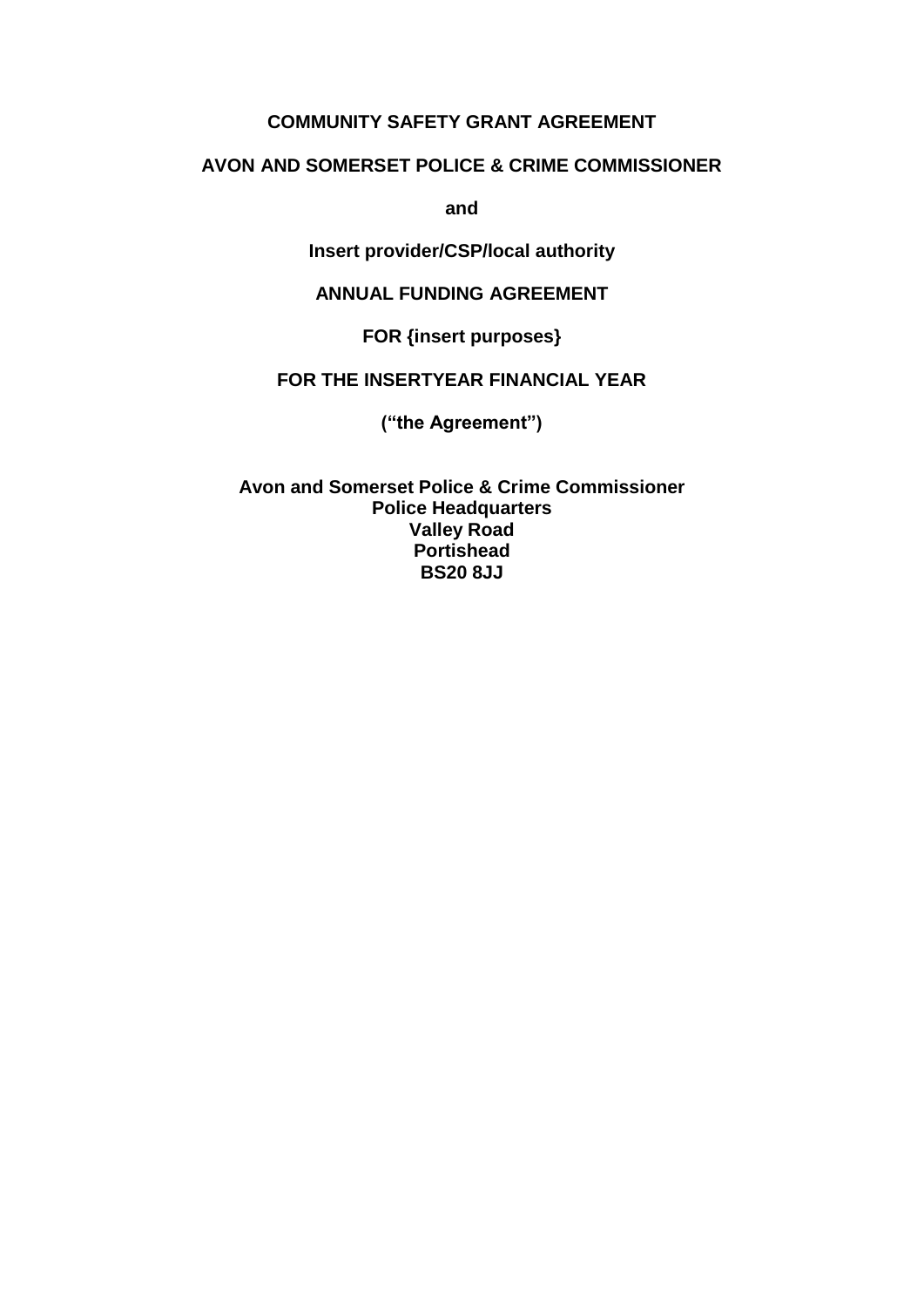THIS AGREEMENT is made the day of INSERT YEAR

## BETWEEN:

(1) AVON and SOMERSET POLICE AND CRIME COMMISSIONER of Police Headquarters, PO BOX 37, Valley Road, Portishead, Bristol BS20 8QJ "The PCC"

And

(2) (the Recipient)

# **1. RECITALS**

- 1.1 The Home Office has confirmed approval of a Community Safety Grant for Avon and Somerset Police & Crime Commissioner ("PCC") for INSERT YEAR. This grant replaces various different and separate funding steams issued by the Home Office to various Local Authorities and other bodies to fund various initiatives including community safety, drugs testing and treatment, youth offending and substance misuse, Positive Futures.
	- 1.2The PCC has set out the following guidelines for allocating this grant funding to partners:
	- a) The new PCC grant funding should support clearly defined outcomes and not directly posts; and
	- b) Outcomes funded must be clear and measurable this in turn will improve the local evidence base for future commissioning; and
	- c) The focus should be on the PCC's stated priorities; and
	- d) The approach should maximise the partnership base (potentially including the Voluntary and Community Sector and Private Sector partners); and
	- e) The approach in INSERT YEAR has been to enable continuity of projects from 2012/13 where possible, as this is a transitional year and the PCC has sought to avoid "cliff edge" reductions in funding for those previously funded by the Home Office.

1.3 The PCC will commission services and outcomes from partners for INSERT YEAR and allocate grant funding to them. This Agreement sets out the terms and conditions for such grants. This Agreement supercedes any previous contract or variation of contract covering the period 1<sup>st</sup> April INSERT YEAR until 31<sup>st</sup> March INSERT YEAR.

1.4 This Agreement does not constitute a commitment of any kind to provide funding after that period has ended. The PCC will endeavour to fund agreed projects in INSERT YEAR per this Agreement, however this will be dependent on: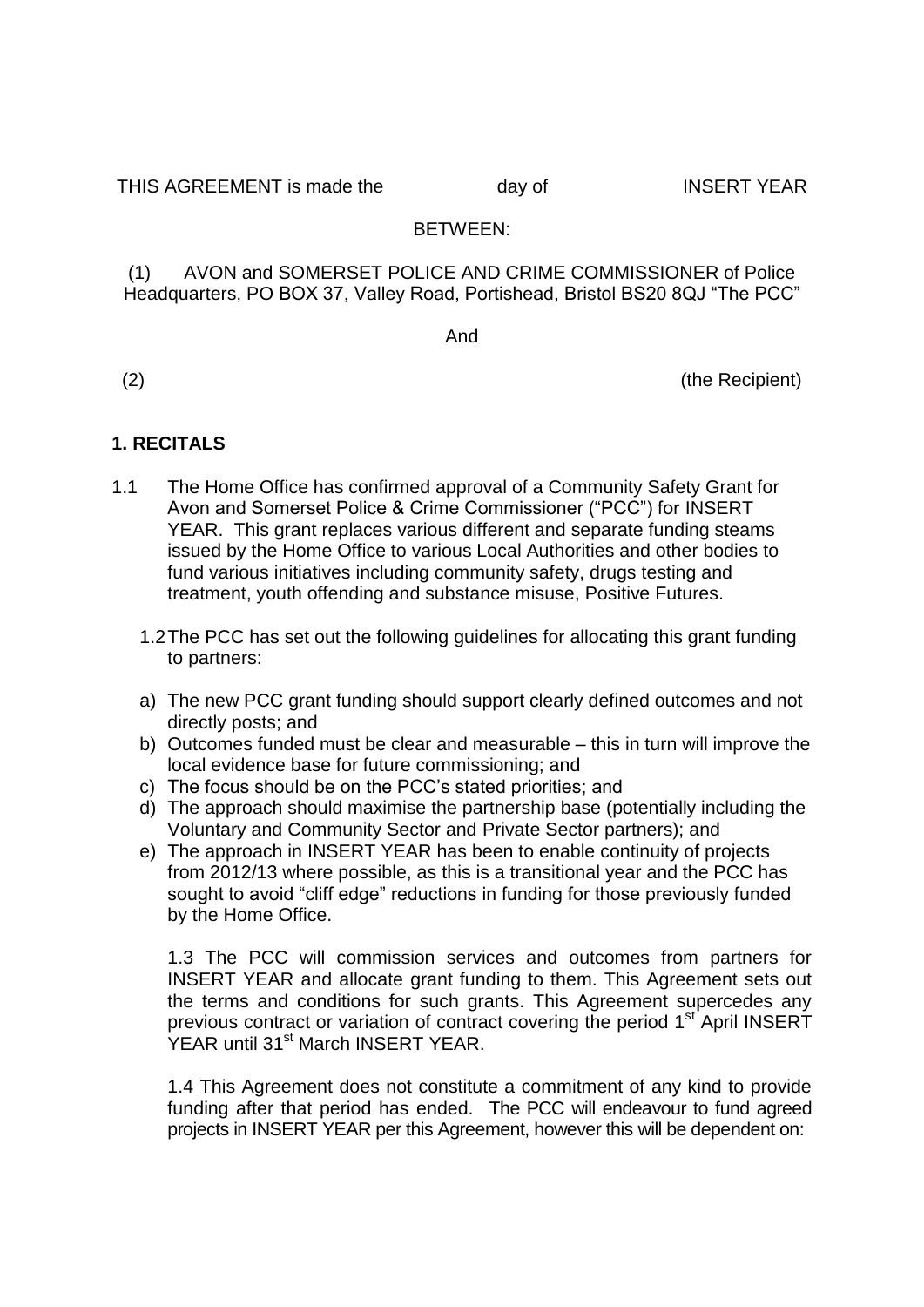1.The levels of funding made available to the Police & Crime commissioner; and

2. Satisfactory performance of your organisation against the agreed outcomes in this Agreement.

| 2. AUTHORISED REPRESENTATIVE<br>• Our representative is: [<br>(Job title:<br>[contact details] |                           |
|------------------------------------------------------------------------------------------------|---------------------------|
| • Your representative is: [<br>[contact details]                                               | $\frac{1}{1}$ (job title) |

 All payment enquiries should go to Alaina Davies, Resources Officer, Office of the Police and Crime Commissioner alaina.davies@avonandsomerset.pnn.police.uk

#### 3. DEFINITIONS

**Eligible expenditure** consists of payments by the Recipient for the Purpose and is net of VAT recoverable by the Recipient from HM Revenue & Customs and gross of irrecoverable VAT.

The **Funding Period** commences 1 April INSERT YEAR and ends on 31 March INSERT YEAR.

The **Grant** means the funds payable by the PCC to the Recipient under the terms of this Agreement, the amount of which shall not be more than [insert agreed allocation].

The **Purpose(s) is/are** detailed in **Schedule 1**. Use multiple attachments as required – 1 per project.

The **Recipient** means [insert name] receiving the Grant and responsible for Services to deliver the Purpose and outcomes and Service Levels agreed with the PCC "The Recipient".

The **Services** are those undertaken by the Recipient to deliver the Purpose and outcomes agreed.

The **Service Level** is the service that is commissioned by the PCC and which is detailed in **Schedule 2**

#### TERMS AND CONDITIONS

4.0 This Agreement sets out terms and conditions to the Recipient with respect to payment of the Grant, delivery of outcomes and services and associated monitoring requirements.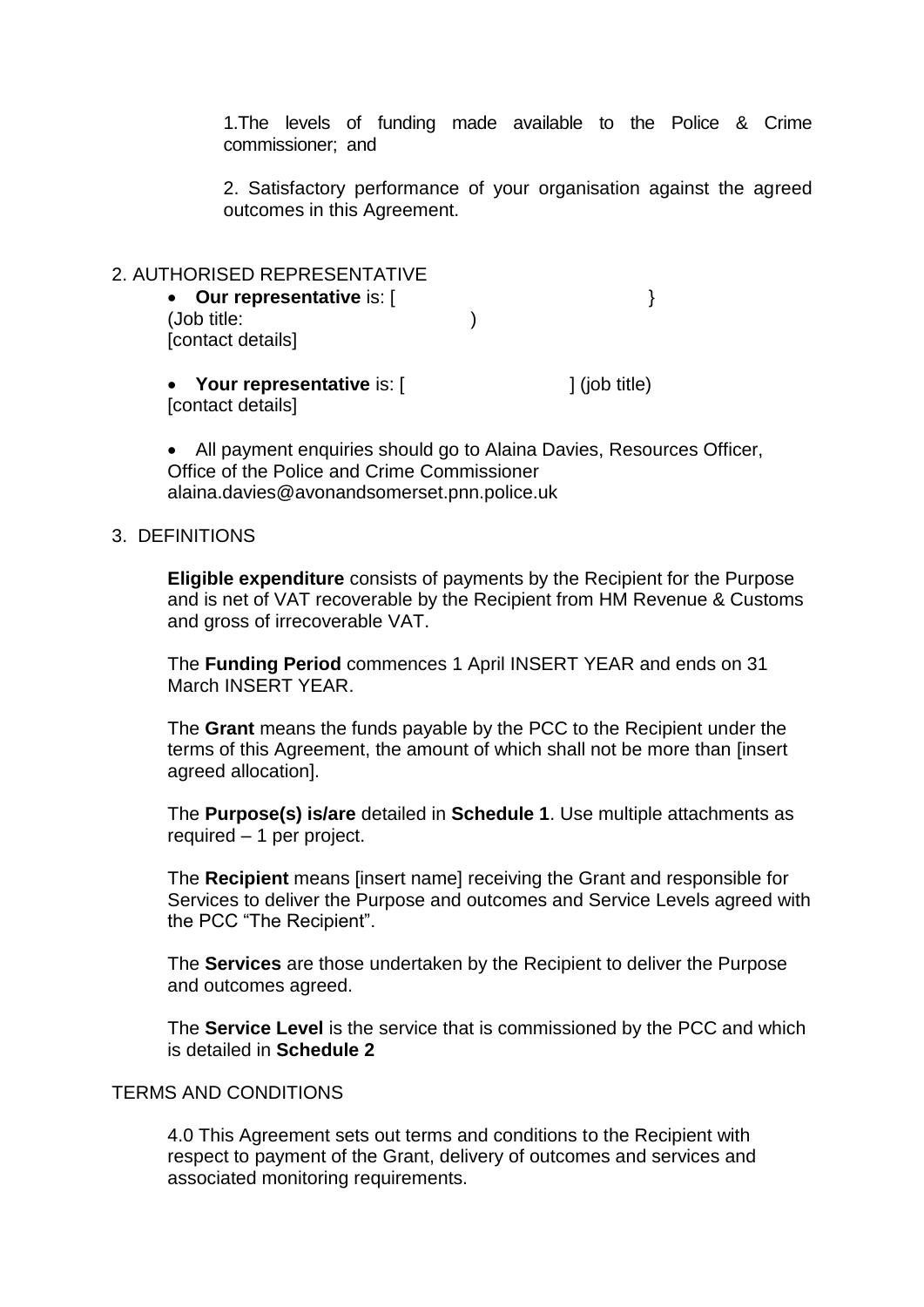4.1The PCC has approved "the Grant" to "the Recipient" for the "Funding Period" .:

## **The Grant :**

{insert amount}

## **The Purpose:**

{insert summary outcomes}

### **Context:**

{*any other relevant information e.g match funding; confirmation of governing body sign off, professional advisors etc.}*

## **The Performance measures:**

As per attached Schedule(s)

4.2 Subject to the Recipient complying with the terms and conditions set out in this Agreement, the PCC will pay the Grant to the Recipient as a contribution towards eligible expenditure.

4.3 The Recipient acknowledges that the PCC agrees to pay the Grant for the Funding Period and for the Purpose or Service Level specified in this Agreement.

**4.4 Where the Recipient is not the direct provider of services, the Recipient must ensure that their selected provider(s) complies in full with the requirements of this contract.** 

#### **5. Payment of the Grant**

5.1 Payment will be made quarterly in arrears, in accordance with the following Schedule:

| <b>Period:</b><br><b>From</b> | Т٥               | <b>Payment date:</b> | Quarterly<br>performance<br>report due: |
|-------------------------------|------------------|----------------------|-----------------------------------------|
| <b>April YEAR</b>             | <b>June YEAR</b> | May YEAR             | <b>July YEAR</b>                        |
| <b>July YEAR</b>              | September YEAR   | <b>August YEAR</b>   | October                                 |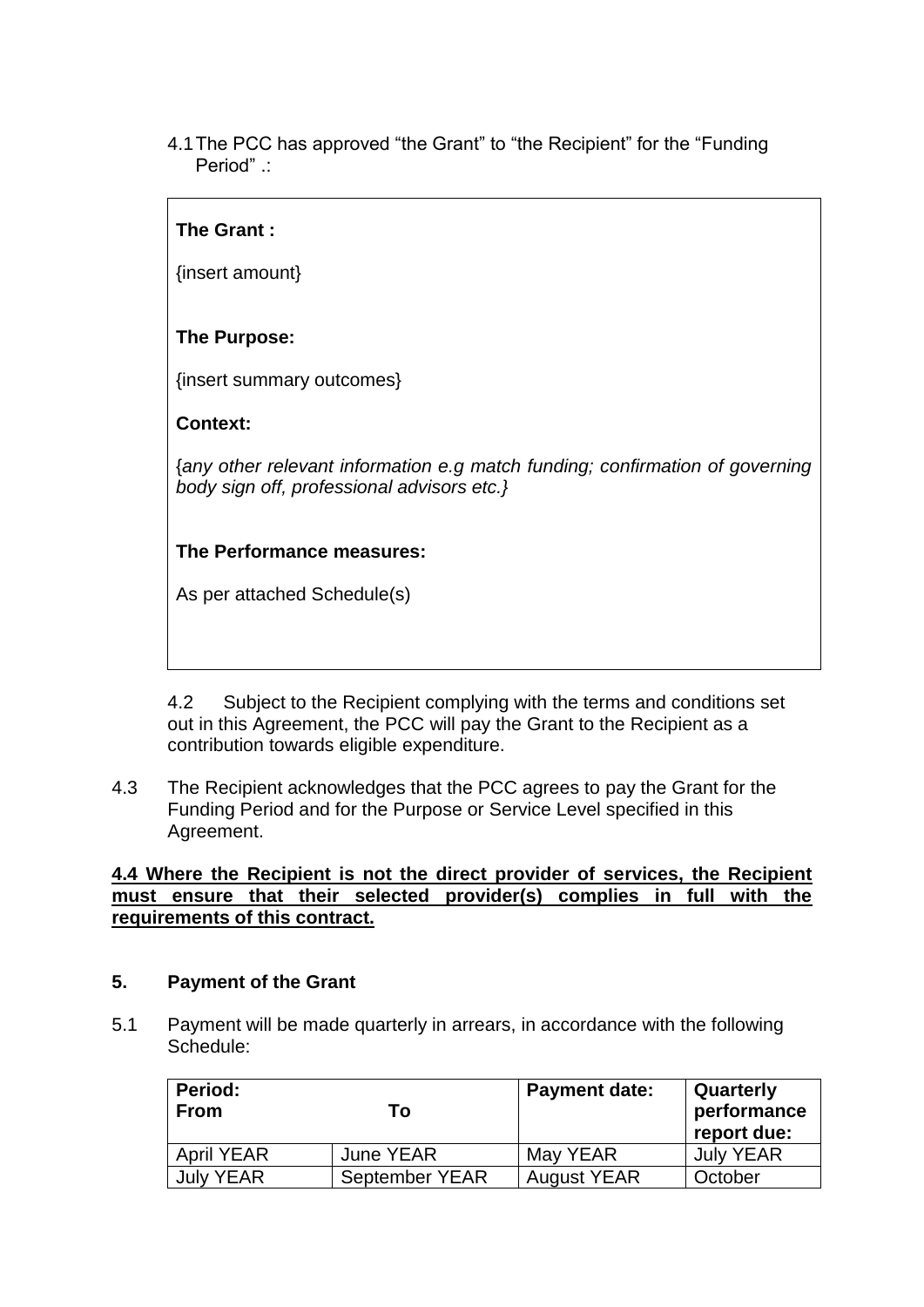|              |               |                      | YFAR              |
|--------------|---------------|----------------------|-------------------|
| October YEAR | December YEAR | November YEAR        | January           |
|              |               |                      | YFAR              |
| January YEAR | March YEAR    | <b>February YEAR</b> | <b>April YEAR</b> |

- 5.2 In order for any payment to be released, the PCC will require the Recipient to have:
	- a) Signed and returned a copy of this Agreement to the PCC;
	- b) Provided contact details of the nominated person who will act as the Recipient's authorised representative;
	- c) Provided the appropriate bank details to receive funds;
	- d) Supply the PCC with a business case template that has been approved by the PCC and a breakdown of expenditure and performance information as agreed by the PCC for monitoring purposes (as set out in Schedule 1);
	- e) Complied with the terms and conditions of this Agreement; and
	- f) Delivered outcomes or Service Levels as agreed in this Agreement.
	- g) Issue electronic invoices containing a valid PO number
- 5.3 The PCC reserves the right to withhold all or any payments of the Grant if the PCC has reasonably requested information/documentation from the Recipient and this has not been received by the PCC in a reasonable time and where there has been a continued failure to deliver the agreed outcome/s or Service Levels.
- 5.4 The PCC may change the timing and/or the amount of any outstanding Grant payments depending on need and in the event of any breaches of this Agreement.

### **6. Managing the Grant**

- 6.1 Each party must notify the other of:
	- a) The nominated person who will act as the party's authorised representative; and
	- b) The contact details of the authorised representative and any deputies.
- 6.2 The PCC requires the Recipient to submit in-year monitoring information in order to track the delivery of agreed outcomes. The PCC may, in addition, ask the Recipient to clarify information provided to it. If so, the Recipient shall comply with any reasonable request.
- 6.3 The PCC may request review meetings with the recipient in addition to monitoring information and access to evidence of expenditure and outcomes achieved. If so, the Recipient shall comply with any reasonable request.
- 6.4 Quarterly **monitoring reports** shall be submitted by the Recipient to the PCC as per the payment timetable in paragraph 5.1. These reports must:
	- a) Be in the format agreed with the PCC; and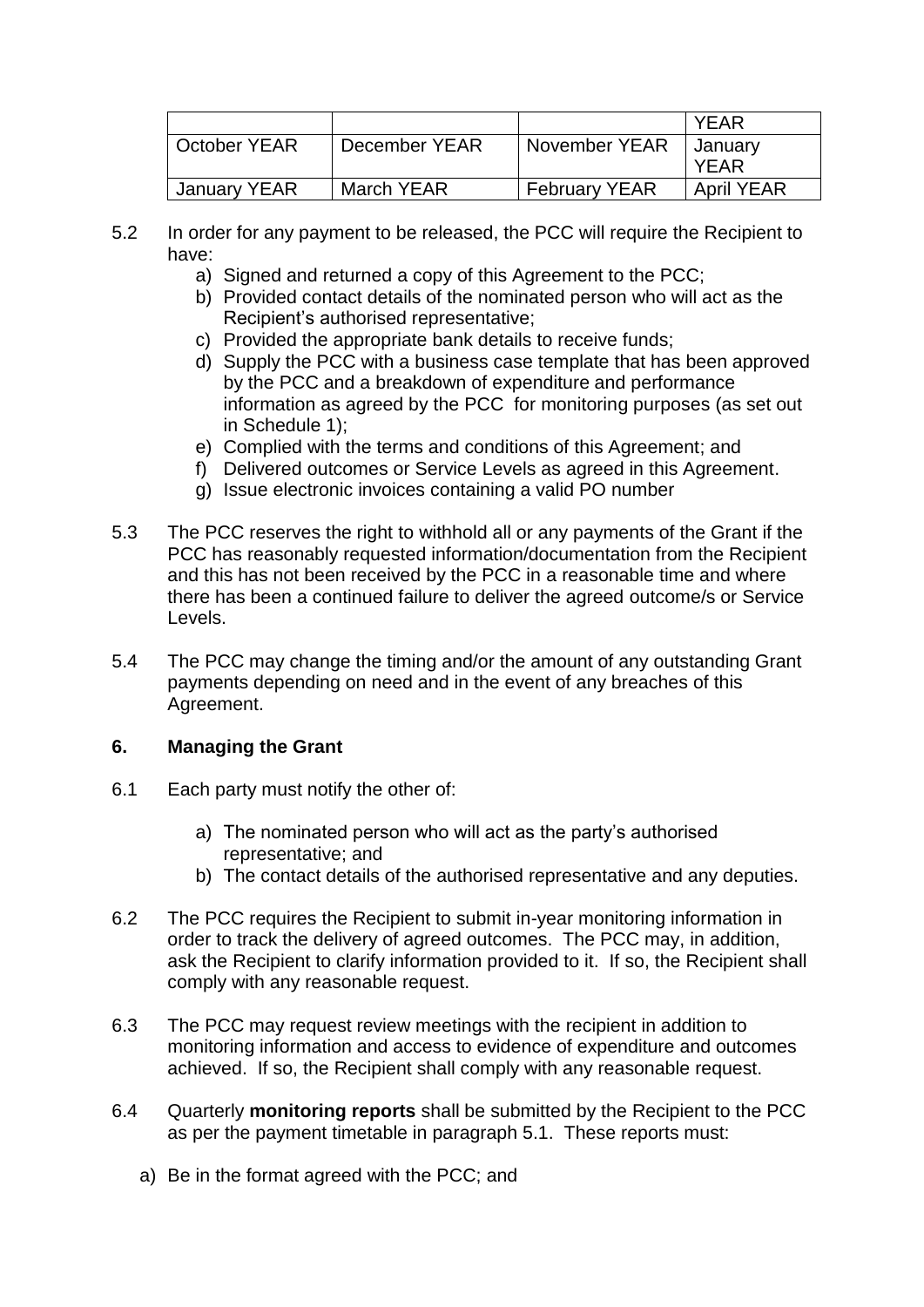- b) Be signed by a Treasurer, Finance Officer or equivalent; and
- c) Contain a detailed breakdown of expenditure, outcomes delivered, services delivered for the Funding Period.
- d) Include narrative of the quarter's activities as appropriate.
- 6.5 The PCC may ask the Recipient to provide it with forecast outturn information for the financial year end. If so, the Recipient shall comply with any reasonable request.
- 6.6 The Recipient must notify the PCC as soon as reasonably practicable that an underspend is forecast. Any underspend of Grant funds must be returned to the PCC. If an overpayment of the Grant has been made, the PCC will recover the payment.
- 6.7 The Recipient undertakes to complete the work for which the Grant is provided. The work should be completed within agreed timescales, and the Recipient will report any significant variations to spending on work funded by the PCC.

## 7. **Records to be kept**

7.1 The Recipient must:

1. Maintain and operate effective monitoring and financial management systems; and

2. Keep a record of expenditure funded partly or wholly by the Grant, and retain all accounting records relating to this for a period of at least six years after the end of the Funding Period. Accounting records include: original invoices, receipts, minutes from meetings, accounts, deeds, and any other relevant documentation, whether in writing or electronic form.

- 7.2 Where the Recipient is working in partnership and its partner(s) wish to retain such documentation, the Recipient should obtain from the partner(s):
	- An annual, written statement, signed by the partner's treasurer, of how the money was spent; and
	- A signed undertaking that the partner will retain such documents for the period prescribed above.
- 7.3 The funds provided under this Agreement may not be used to purchase capital items.
- 7.4 The PCC reserves the right to request expenditure and income relating to this service.

### **8. Audit and Inspection**

8.1 This Grant falls within the scope of the PCC's annual internal and external audit programme. The PCC may require information from the Recipient and access for auditors to information from time to time to address audit enquiries and the Recipient will allow reasonable access for these purposes.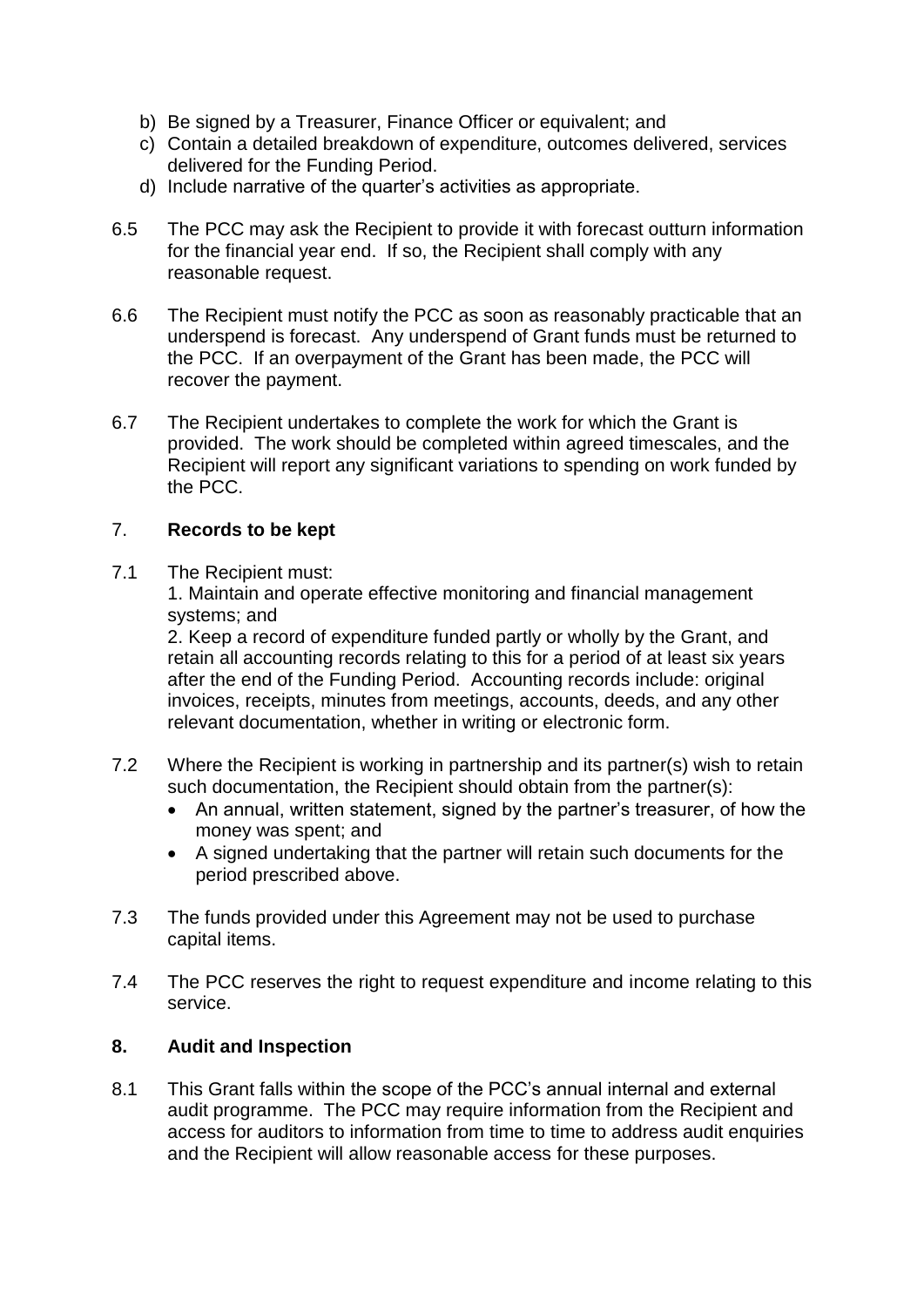#### **9. Conditions of funding, breach of Grant condition and financial or other irregularities**

- 9.1 The PCC requires the Recipient to notify the PCC immediately of any suspected financial irregularity and keep the PCC informed of any investigation.
- 9.2 The PCC may reduce, suspend, or withhold Grant payments, or require all or any part of the Grant to be repaid if the Recipients fail to comply with any of the conditions set out in this Agreement. Any repayment of the Grant must be paid within 30 days of receiving the demand for repayment.
- 9.3 If the Recipient fails to observe the conditions of this Agreement and the breach is serious, or if such failures are persistent or cumulative, the PCC may terminate this agreement. If the PCC terminates this Agreement, funding may be withdrawn and the PCC may require the Recipient to repay funding that has not been used for the Purpose.
- 9.4The PCC will give the Recipient a written notice of a failure or failures that the PCC regards as potentially grounds for termination, and state what the PCC requires the Recipient to do to avoid this. However, if a failure is serious the PCC may suspend this agreement with immediate effect.
- 9.5 The PCC may agree in writing to vary the terms and conditions of this Contract. Any variation will be signed by both parties
- 9.6 The provider must maintain a business continuity plan and the PCC or relevant governing body is to be notified as soon as reasonably practicable in any event no later than 5 operational days from the date of such activation.

9.7 The PCC reserves the right to request access to service users to consult on issues within the PCC's remit.

### 10. **Insurance cover**

10.1 The Recipient shall ensure that it has adequate insurance coverage (including but not limited to public liability insurance) in place, and shall provide evidence of such insurance to the PCC on request.

## **11. Indemnity**

11.1 The PCC accepts no liability to the Recipient or to any third party for any costs, claims, damage or losses, however they are incurred, except to the extent that they arise from personal injury or death which is caused by the PCC's negligence.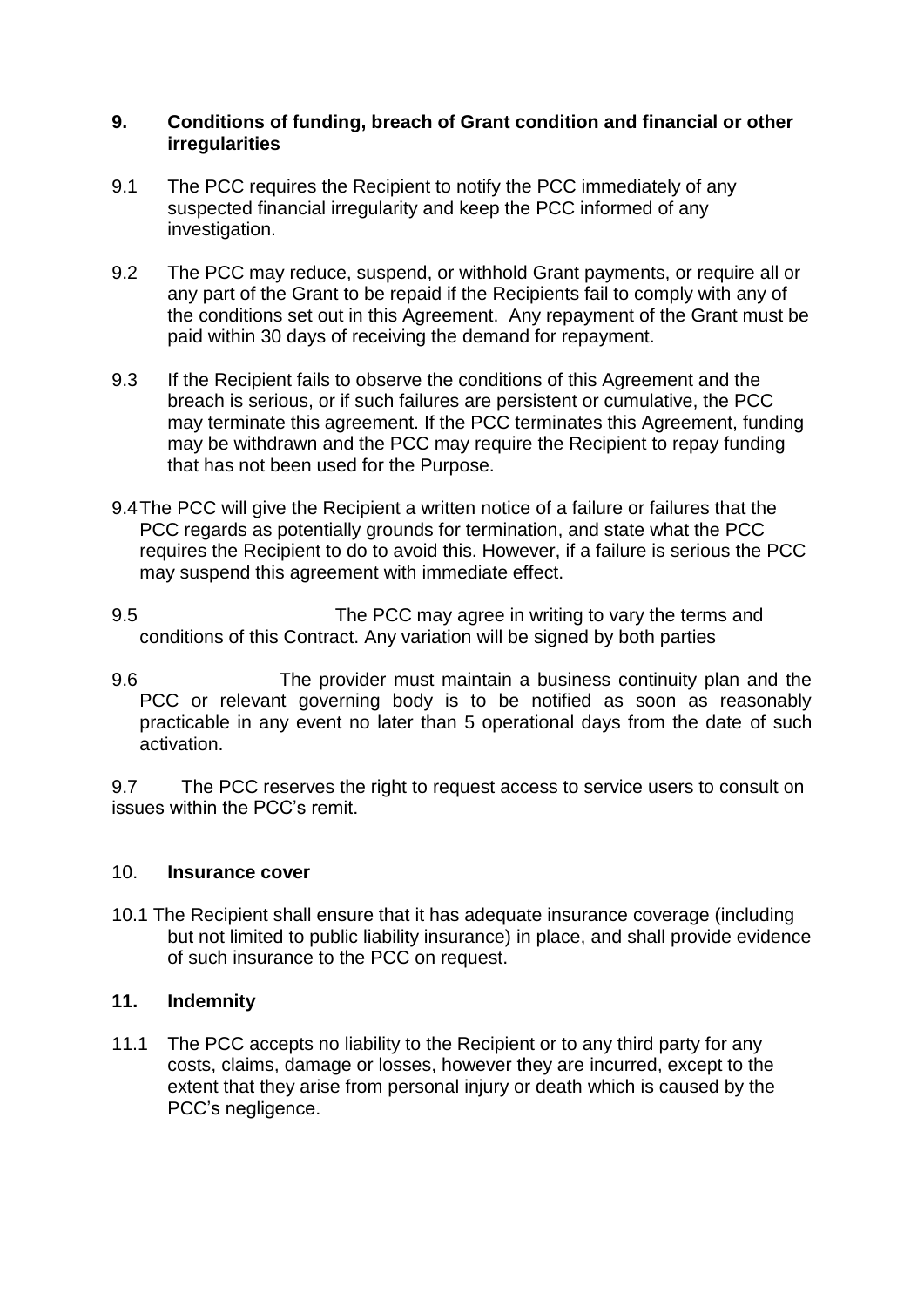11.2 The Recipient agrees to indemnify the PCC for any costs, claims, damages or losses which arise as a result of negligence by the Recipient or out of any breach by the Recipient of any terms of this Agreement.

## **12. Publicity**

- 12.1 Publicity and written material relating to the work or projects funded by the Grant shall acknowledge this as 'Funded by Avon & Somerset Police & Crime Commissioner'.
- 12.2 The PCC shall have the right to visit projects and work funded by this Grant having given reasonable notice.
- 12.3 The PCC may make public comment on activity and outcomes funded by this Grant.
- 12.4 The Recipient agrees to adhere to the separately agreed protocol for Communications which will act as a guideline based on the best current assessment of sensible work practice.

## **13. Funding Period and Termination**

- 13.1 The PCC does not commit to renew or continue financial support to the Recipient after the Funding Period.
- 13.2 This Agreement may be terminated by either party giving the other at least three months notice in writing
- 13.3 The PCC may terminate this Agreement forthwith by serving a written notice on The Recipient if:
	- 1. The Grant or any part of it is being used for any purpose other than the Purpose set out in this Agreement; and/or
	- 2. The Recipient has made any false, incorrect or misleading statement in order to obtain this grant or has been involved in any illegal activity or improper act in its administration;and/or
	- 3. The Recipient has failed to remedy any breach of this Agreement within 28 days (or such other period as the PCC agrees in writing) of being served with a notice pointing out the breach requiring its rectification;and/or
	- 4. The source of funding to the PCC is changed or terminated.
- 13.4 Any termination of this Agreement will be without prejudice to any other rights or remedies of the parties under this Agreement or at law and will not affect any accrued rights or liabilities of the parties at the date of termination.

13.5 If one of the Parties commits a serious breach of its obligations under this Contract, then the other Party may, without prejudice to any accrued rights or remedies, terminate this Contract by a calendar month's notice in writing.

13.6The PCC may also terminate this Agreement by notice in writing having immediate effect, without prejudice to any accrued rights or remedies, if the Recipient commits a persistent or cumulative breach of its obligations under the Agreement. A persistent or cumulative breach is deemed to occur after the PCC has issued three written warnings or notices to the Recipient in a 12 month period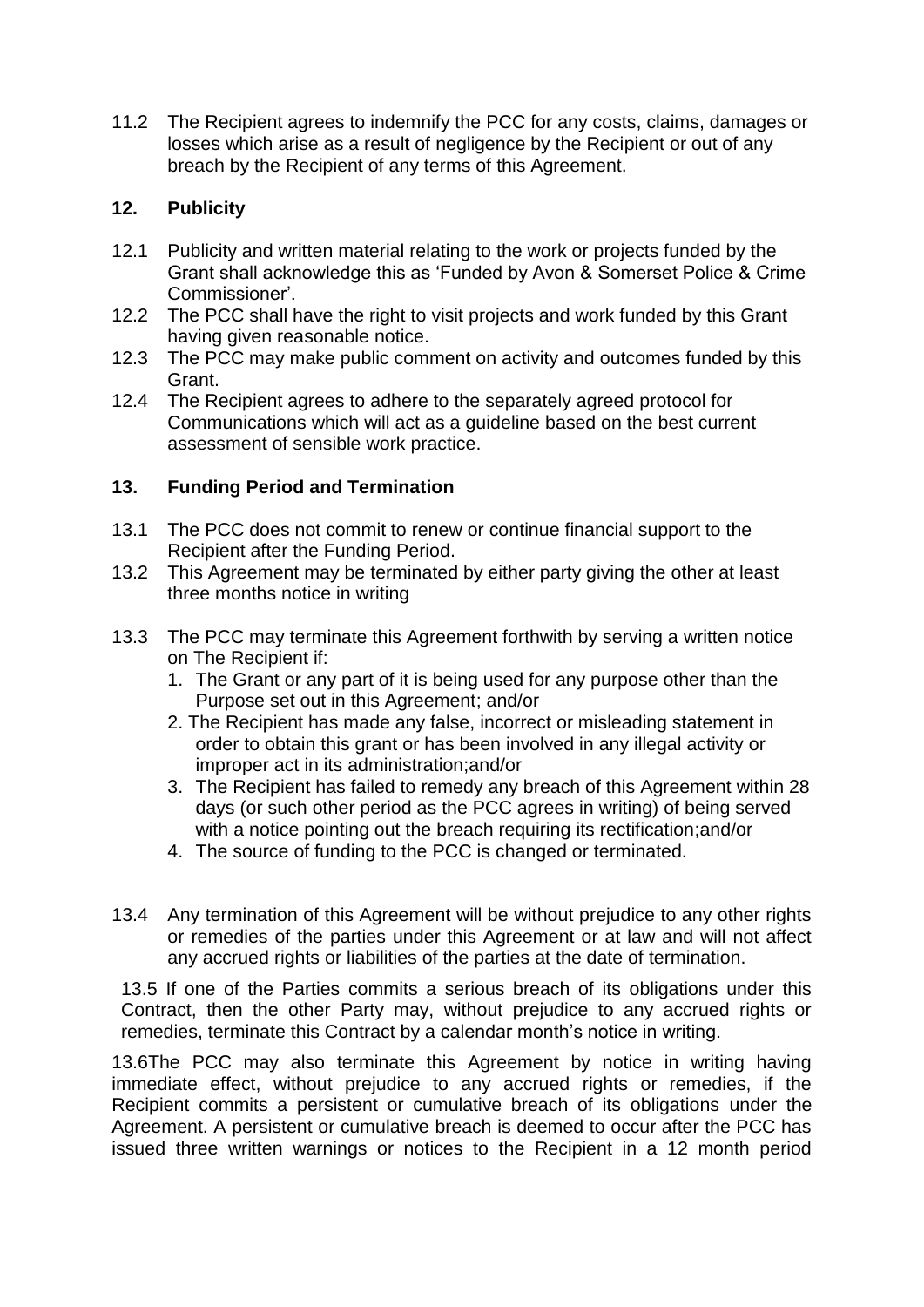regarding the Recipient's performance, mis-performance or failure to perform the services as required under this Contract.

13.7 A warning notice shall:

1.specify the breach

2. specify anything the PCC requires the Recipient to do or not to do

3. where the breach is capable of remedy specify the period within which the Recipient must remedy the breach

4. Specify or cite a number of breaches within the same notice.

13.8 On receipt of the warning notice the Recipient shall comply with it and take such steps as are appropriate so that the same or similar incident does not occur again.

13.9The PCC may also terminate this Agreement by notice in writing having immediate effect, without prejudice to any accrued rights or remedies, if any one or more of the following occurs:

- 1. The Recipient becomes bankrupt or makes a composition or arrangement with its creditors, or has a proposal in respect of its company for voluntary arrangement for a composition of debts, or scheme or arrangement approved in accordance with the Insolvency Act 1986.
- 2. The Recipient has an application made under the Insolvency Act 1986 to the Court for the appointment of an administrative receiver or has an administrative receiver appointed.
- 3. The Recipient has a provisional liquidator, receiver, or manager of its business or undertaking duly appointed.
- 4. The Recipient has possession taken, by or on behalf of the holder of any debentures secured by a floating charge, of any property comprised in, or subject to, the floating charge.
- 5. The Recipient is in circumstances that entitle the Court or a creditor to appoint, or have appointed, a receiver, a Manager, or Administrative Receiver, or which entitle the Court to make a winding-up order.
- 6. The Recipient has offered, paid or given, directly or indirectly, any gift in money or any other form to any member, employee or agent of the Commissioners or any other local authority, health organisation or public body an inducement or reward in connection with their behaviour in relation to the Service, this Contract or any similar service or harmony.
- 7. The Recipient has committed any offence under the Prevention of Corruption Acts 1889 to 1916 (whether prosecuted or not), or has paid or offered any fee or reward contrary to Section 117(2) of the Local Government Act 1972.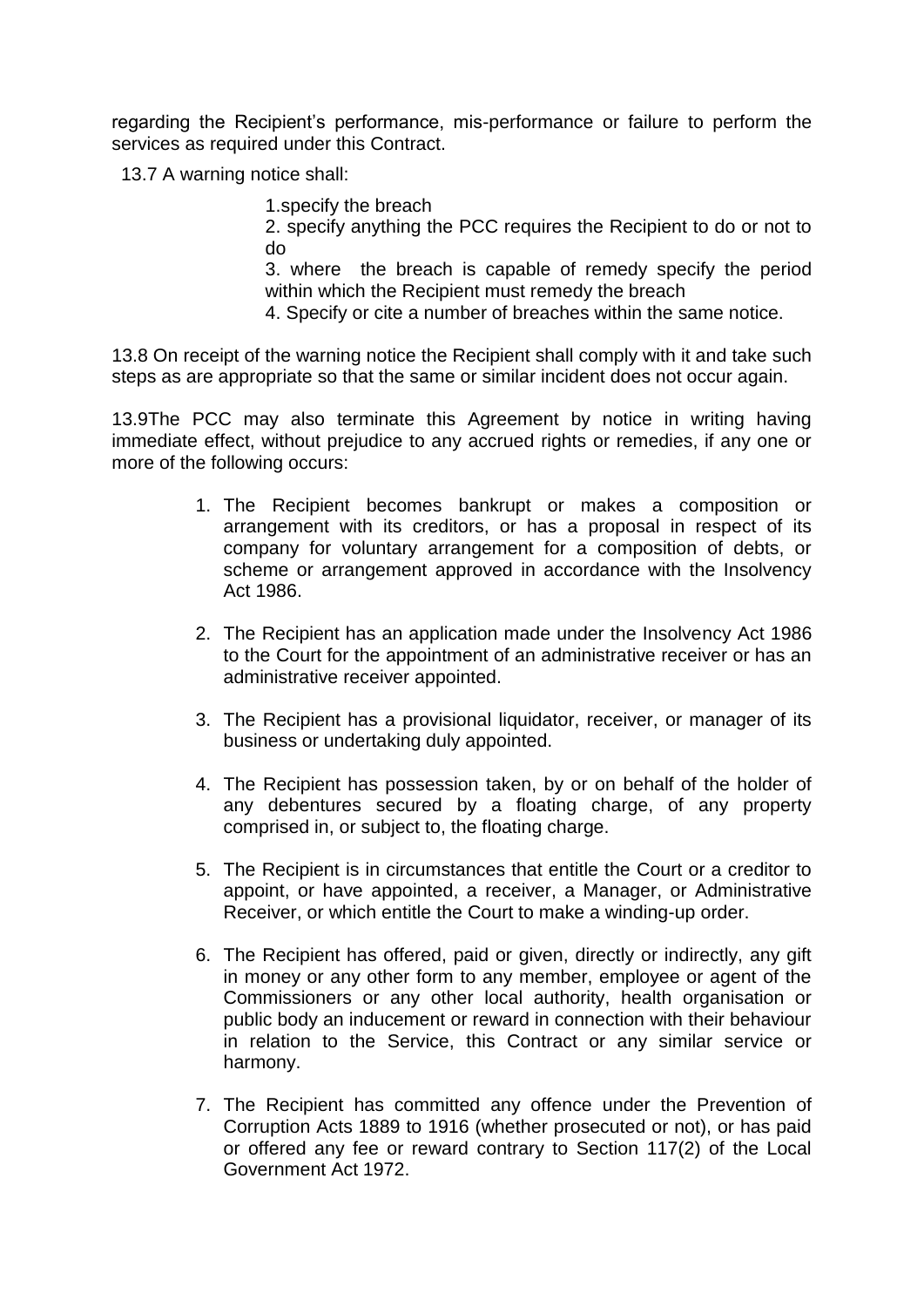13.10 If the Contract is terminated by the PCC then the PCC shall;

1. Cease to be under any obligation to make further payment to the Recipient until all costs and damage resulting from or arising out of termination of the Contract have been calculated; and

2. Be entitled to deduct such costs from any sum or sums, which would have been due to the Recipient or be entitled to recover the costs from the Recipient as a debt; these costs will be limited to costs arising directly from the termination; and

3. Be entitled to engage any other person to provide the Service.

### **14. End of Contract Period**

14.1 This Agreement will terminate automatically at the end of the Funding Period unless renewed by the Parties by memorandum in writing.

14.2 If this Agreement comes to an end because the PCC ceases to fund this activity or the activity wholly or partially ceases, then TUPE will not normally apply.

14.3If this Agreement terminates and TUPE does apply because an equivalent Service continues in circumstances where an undertaking will transfer the following provisions will apply.

14.4The TUPE position shall be determined in accordance with the law at the date of expiry or termination as the case may be.

14.5 During the twelve months preceding the termination of the Agreement by the effluxion of time or for the remaining duration of the Contract period where notice terminating this Agreement for whatever reason has been given, the Recipient shall not:

- 1. materially amend the terms and conditions of employment (including rates of remuneration, hours and holidays) of any persons engaged in providing the Service other than in the ordinary course of business and/or other than in accordance with nationally negotiated changes to terms and conditions which are applicable to those persons; or
- 2. replace any of the persons engaged in providing the Service or deploy any person other than those already providing the Service to perform the Service or materially increase the number of persons performing the Service other than in the ordinary course of business.

14.6 For the purpose of this clause "Transferring Employees" means those employees whose employment transfers to any new Service Provider ("Future Service Provider") under TUPE and the "Transfer Date" shall mean the date of such transfer.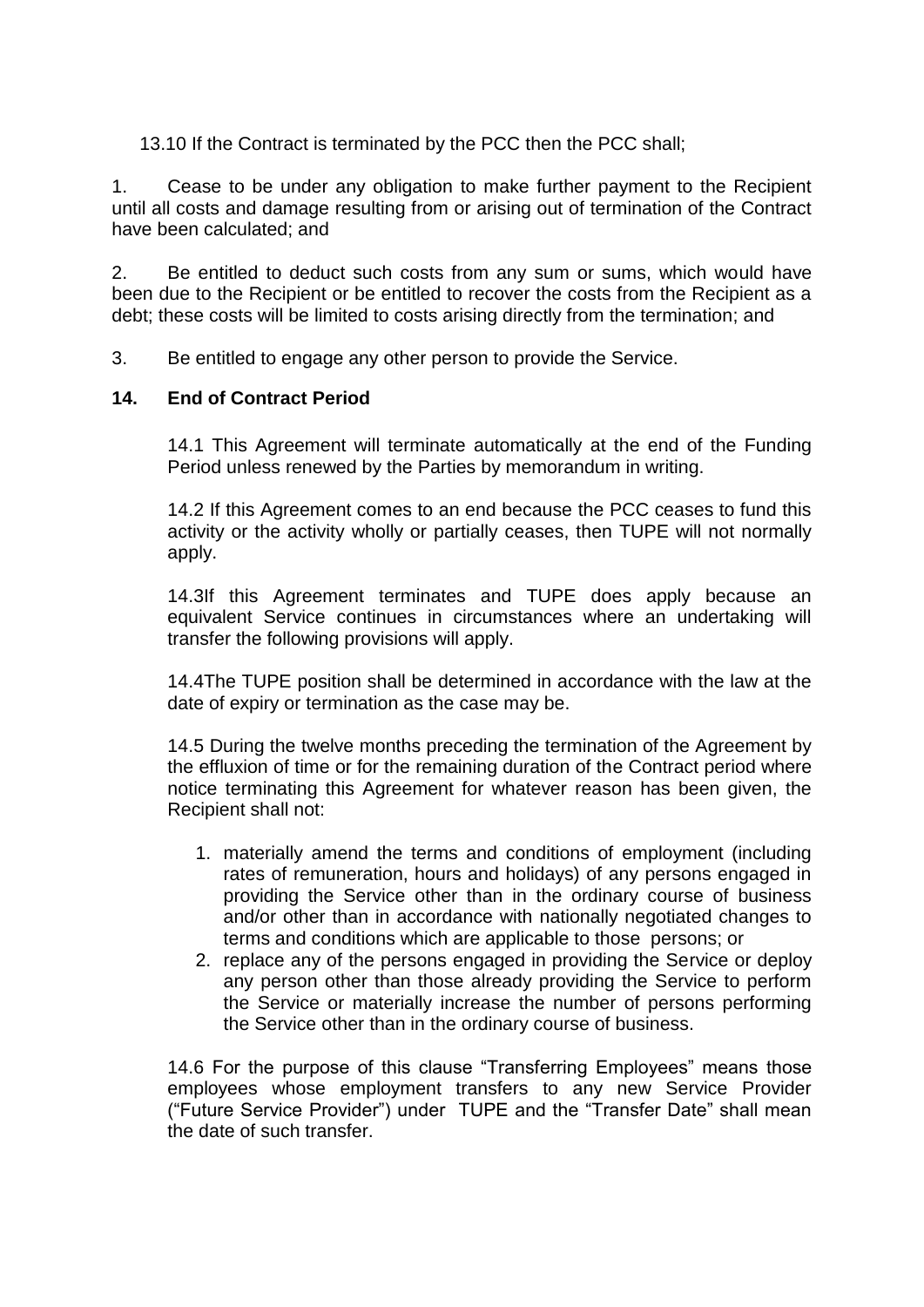14.7 The Recipient shall ensure that it meets all wages, salaries and other benefits of the Transferring Employees and all PAYE tax deductions and national insurance contributions relating thereto in respect of the employment of the Transferring Employees up to the Transfer Date.

14.8The Recipient will indemnify any Future Service Provider and the PCC in full against any liability either of them may incur to or in respect of any liability to or in respect of any Transferring Employee, which arose before the Transfer Date and has transferred to it with that employee under TUPE.

14.9 If requested by the Future Service Provider or the PCC the Recipient will give an indemnity in writing in respect of such liability but such indemnity shall be effective irrespective of whether given or requested.

14.10 The Recipient shall remain responsible for all the Recipient's employees (other than the Transferring Employees) on or after the time of expiry of termination of the Agreement and shall indemnify the PCC and any 14.11Future Service Provider against any expenses, costs or losses incurred by the PCC or any Future Service Provider resulting from any claim whatsoever whether arising before or after the Transfer Date by or on behalf of any of the Recipient's employees who do not constitute the Transferring Employees.

#### **15 Conditions relating to the Recipient's responsibilities to Service Users**

15.1 The Recipient must deliver the Purpose and provide the Services in accordance with this Agreement, reliably and with the skill, diligence and care of competent and appropriately qualified staff able to provide the Services.

15.2 The Recipient must demonstrate:

1. a commitment to service users by involving them in service development ;

2. a knowledge and understanding of their responsibilities for the protection of vulnerable service users.

3. Where the Recipient is providing personal services, advice or counselling and if they hold **any** personal information, they must have and implement a written policy of confidentiality.

15.3 The Recipient must have a clear, publicised and accessible complaints procedure for dealing with Service Users' complaints relating to the agreed Services. This procedure must ensure where possible speedy resolution and service continuity. The procedure must include a written record of all complaints and action taken and must be used as an evaluation tool for improving service delivery.

15.4 The Recipient must inform complainants of their right to escalate their complaint to the Police and Crime Commissioner for Avon and Somerset should they exhaust the Recipient's complaints procedure and remain dissatisfied. Any such unresolved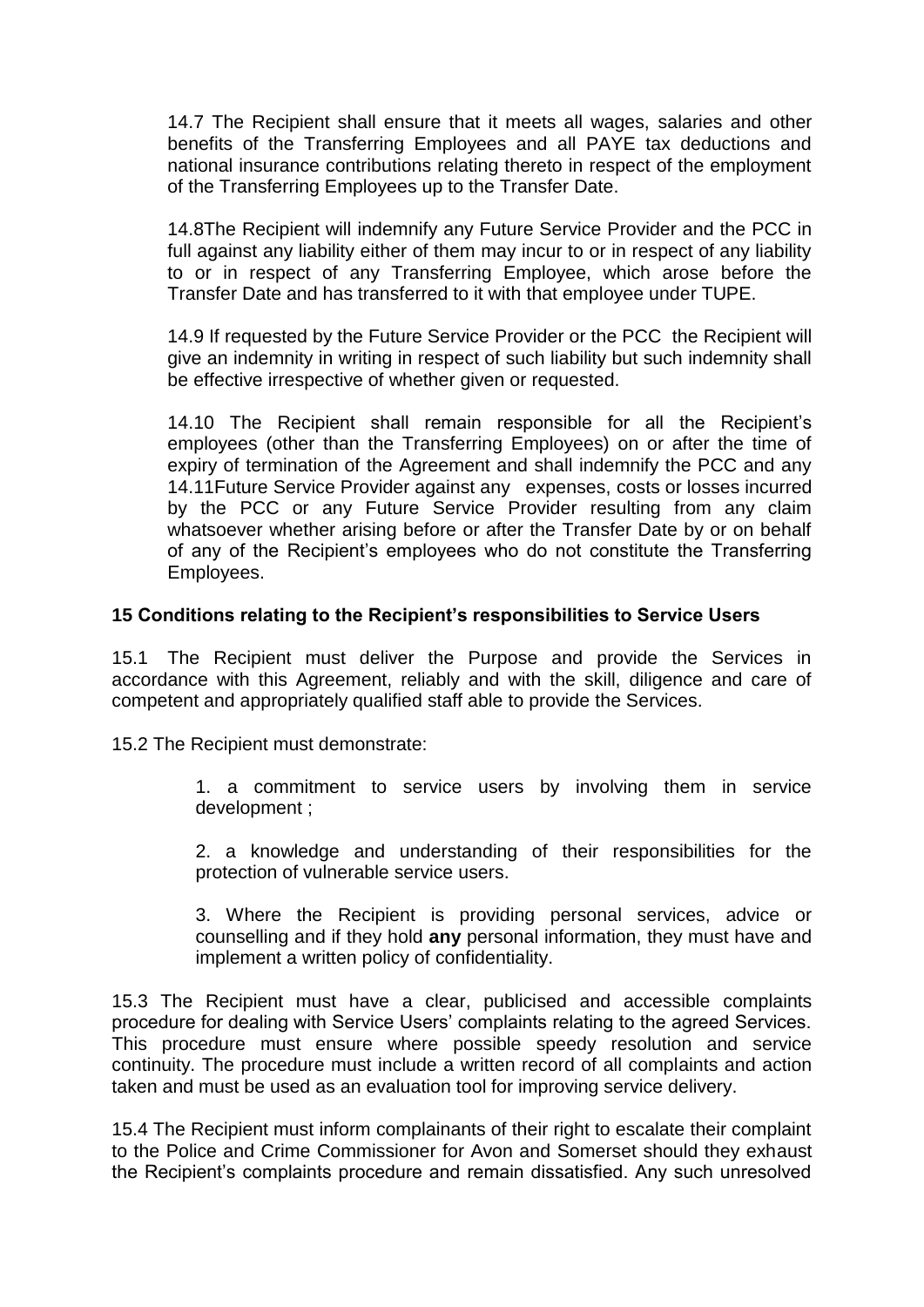complaints should go to [pcc@avonandsomerset.pnn.police.uk.](mailto:pcc@avonandsomerset.pnn.police.uk) The Recipient will thereafter be expected to co-operate with any complaint investigation undertaken by the PCC and agree and comply with the PCC's reasonable recommendations for resolution.

15.5 The Recipient shall comply with all relevant Safeguarding legislation and guidance and have a safeguarding policy in place.

### **16. Equality and Diversity**

16.1The Recipient must have or develop within a time scale approved by the PCC, an equal opportunities policy and programme for its implementation that is compatible with the PCC's own policies and practices, given practicable considerations concerning the size and nature of your organisation.

16.2 The Recipient must take all reasonable steps in the provision the Services:

1. to ensure that there is equality of access, use and involvement to everyone and to ensure that the Recipient does not discriminate directly or indirectly on grounds of race, disability, age, economic or social background, gender (including sexual orientation and transgender issues), HIV status, marital status, race, (including nationality, cultural or ethnic background) or religion, and observe all legislation relating to equalities; and

2. to consult Service Users fully about the Service, its organisation, management and service provision, and where possible to ensure that users are involved in helping manage, organise and develop activities aided by this funding.

16.3 The Recipient shall not unlawfully discriminate (whether directly or indirectly) against any person on the grounds of race, colour, ethnic or national origin, disability, sex, sexual orientation, religion or belief, or age and shall, in particular comply with the provisions of the:

- 1. Equal Pay Act 1970
- 2. Sex Discrimination Act 1975
- 3. Race Relations Act 1976
- 4. Disability Discrimination Act 1995
- 5. Human Rights Act 1998
- 6. Employment Equality (Sexual Orientation) Regulations 2003
- 7. Employment Equality (Religion or Belief) Regulations 2003
- 8. Employment Equality (Age) Regulations 2006
- 9. Equality Act 2010.

16.4 The Recipient shall adopt and maintain policies to comply with its statutory obligations regarding non-discrimination.

16.5Where a genuine occupational reason is identified in accordance with Regulation 7(3) of the Employment Equality (Religion or Belief) Regulations 2003 the Recipient may seek exemption in relation to recruitment decisions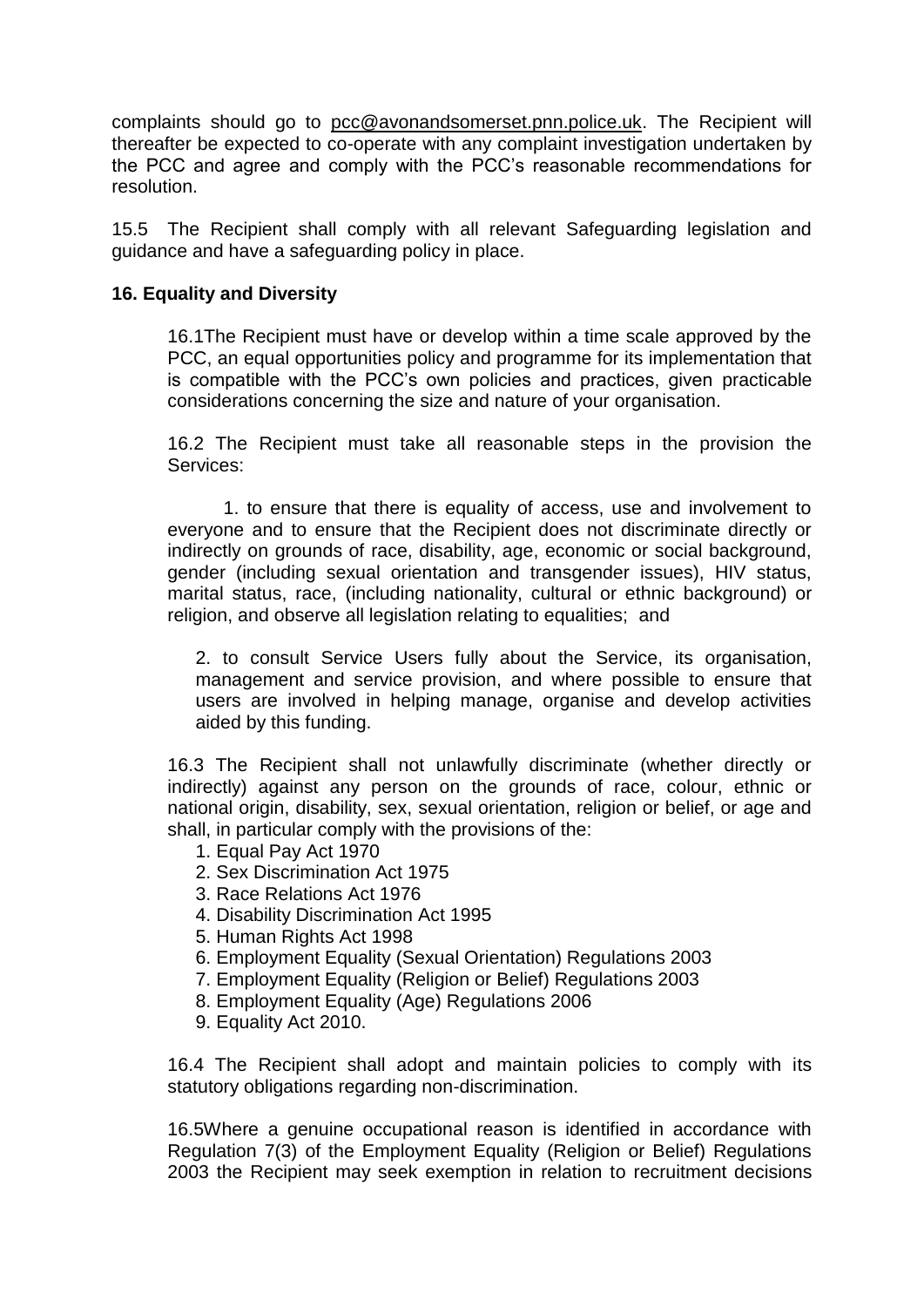based on religion or belief. Such an exemption will only be applied with the Contract of the Service Purchaser following submission of the recruitment policies, job descriptions and any other documentation relevant to the genuine occupational reason.

16.6 The Recipient shall be required on request to provide information as part of the Contract review such as:

1.details of the composition of their workforce specifying the number of men, women, people from ethnic minorities and people with disabilities and specifying the grades of these employees

2. any targets in relation to the composition of the workforce, and steps if any, that are being taken to meet those targets

3. evidence of meeting the diverse needs of Service Users in relation to race, colour, ethnic or national origin, disability, sex, sexual orientation, religion or belief, or age

16.7 The PCC will actively support the Recipient to comply with this legislation.

### **17 Amendments to the Agreement**

- 17.1 This Agreement sets out the entire agreement between the parties. It replaces all previous negotiations, agreements, understandings and representations between the parties, whether oral or in writing.
- 17.2 Any amendments to this Agreement shall only be valid if they are in writing and signed by an authorised representative of both parties.

### **18. Confidentiality**

18.1 Neither Party shall, without the prior written consent of the other, publish or disclose to any person, or permit any such disclosure by any of its employees or representatives, any confidential information received by it in relation to the Services being provided or the Party's business generally (except as may be required by Law including the Freedom of Information Act 2000)

### **19. Freedom of Information**

- 19.1 Where applicable, the Recipient and the PCC are required to comply with the Freedom of Information Act 2000 (the "FOI Act"), any subordinate legislation made under the FOI Act and any guidance issued by the Information Commissioner.
- 19.2 The Recipient agrees to assist and cooperate with the PCC to enable the PCC to comply with its obligations under the FOI Act whenever a request is made for information which relates to or arises out of this Agreement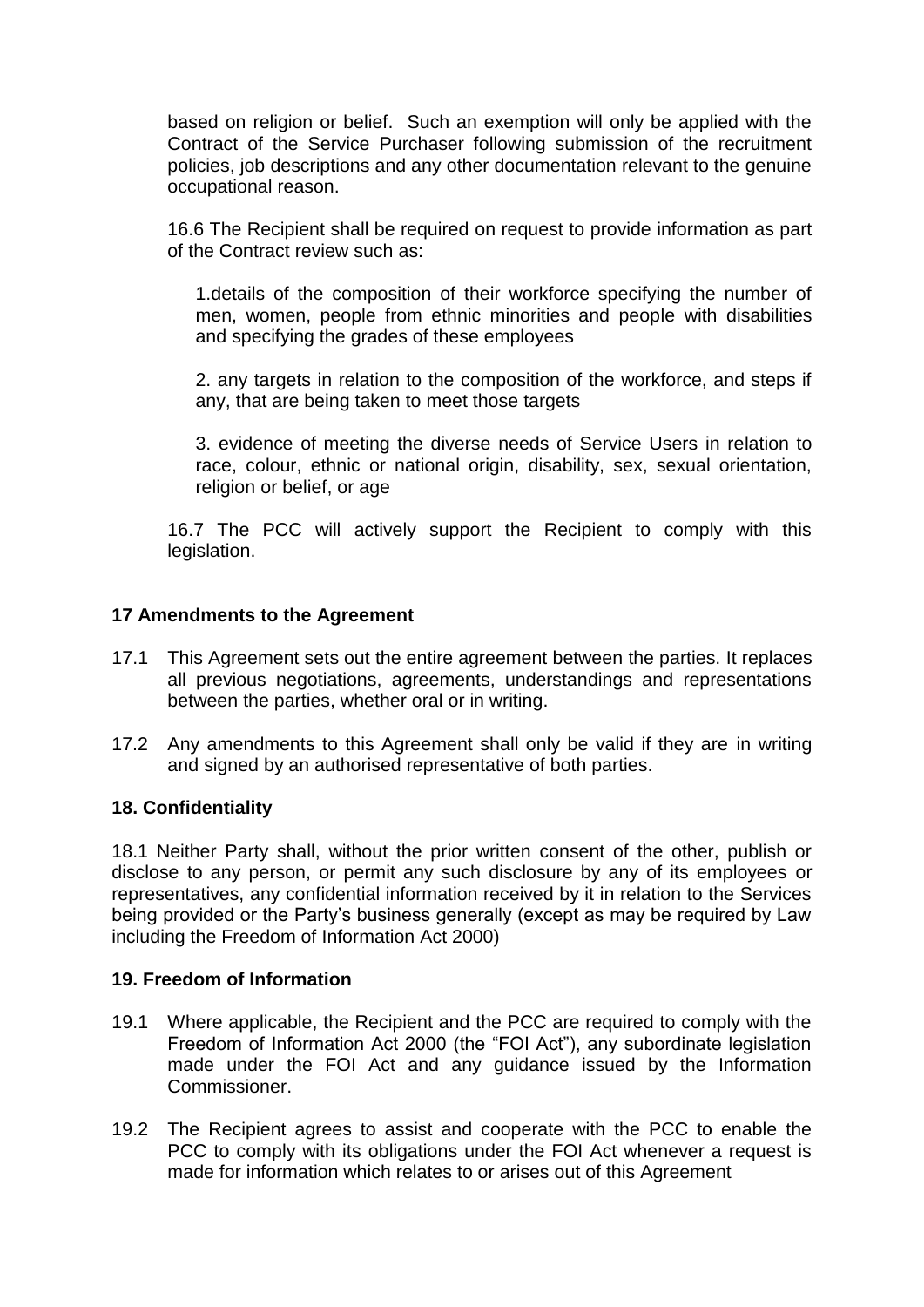### **20. Transparency**

- 20.1 The Recipient acknowledges that the PCC shall disclose payments made against this grant in accordance with the Government's transparency agenda.
- 20.2 No information shall be disclosed if such disclosure would be in breach of the Data Protection Act, or is exempted from disclosure under the Freedom of Information Act.

## **21. Notices**

- 21.1 All notices, invoices and other communications relating to this Agreement shall be in writing and in English and shall be served by a party on the other party at its address shown at the head of this Agreement.
- 21.2 Notices delivered hereunder shall be deemed to be delivered:
	- 1. if delivered by hand, upon receipt;

2. if sent by pre-paid registered first class post (providing it is not returned as undelivered to the sender), two (2) working days after posting;

3. if sent by electronic mail, on the date of delivery subject to the following conditions:

4. when an electronic mail is sent on a day which is not a working day or after 3:00pm on a working day, the electronic mail is deemed to have been received on the next working day, and

5. each electronic mail containing a formal notice under this Agreement shall be sent with a delivery receipt requested and shall not be deemed to have been received until the sender receives a confirmatory delivery receipt.

### **22. Contract (Rights of Third Parties) Act 1999**

22.1 No person who is not a party to this Agreement shall have the right to enforce any its terms.

### **23. Governing Law**

23.1 This Agreement shall be subject to and construed in accordance with English Law and subject to the exclusive jurisdiction of the courts of England and Wales.

SIGNED BY:

Name & Job Title:

Signature:

For and on behalf of Avon and Somerset Police and Crime Commissioner